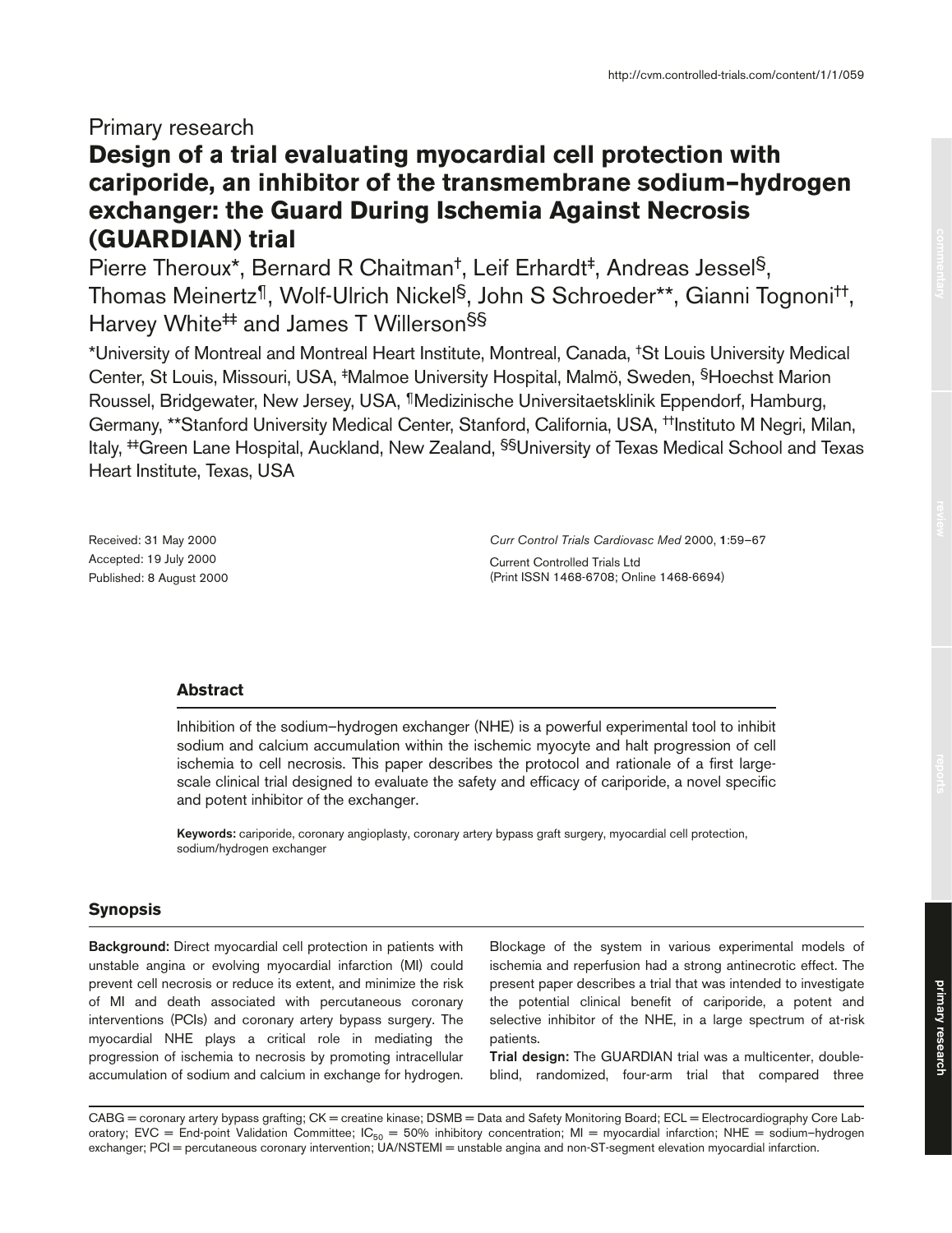cariporide dosages with placebo in patients with unstable angina and non-ST-segment elevation myocardial infarction (UA/NSTEMI) and in patients undergoing a high-risk PCI or coronary artery bypass surgery. A total of 11 590 patients with one of the three possible entry diagnoses were enroled in 23 countries. The trial was designed as a combined phase 2/phase 3 study. The primary objective was to evaluate the efficacy of cariporide in reducing all-cause mortality and/or MI across the various entry populations 36 days after randomization. Three different doses of cariporide were compared with placebo. Secondary end-points were death or non-fatal MI at 10 days and 6 months, and cardiac events related to left ventricular dysfunction. The extent of MI was also assessed by peak elevation in creatinine kinase (CK)-MB and a ratio of peak elevation to normal values. The sample size was driven by a total event rate of 1200 patients experiencing a primary end-point, powered to detect a 25% risk reduction in any of the three treatment groups compared with placebo at a significance level of 0.02, accounting for the three pairwise comparisons.

# **Full article**

# **Introduction**

The acute coronary syndromes involve a cascade of events that can culminate in MI and death [1]. Current therapy targets control of thrombus formation on an active culprit coronary plaque. Antithrombotic therapy with or without a reperfusion procedure significantly reduces the ischemic event rate. Treatment, however, often fails to prevent irreversible cell damage, and procedures can lead to cell necrosis. The left ventricular damage results in a variable amount of left ventricular dysfunction, which is the major determinant of subsequent prognosis and cardiac disability.

Although direct cell protection has been a long-term concern and the focus of numerous investigations, no intervention has so far gained widespread clinical application [2]. Meanwhile, the cellular mechanisms involved in cell ischemia and cell necrosis have become acknowledged, leading to the development of new protective agents and opening new therapeutic perspectives.

In this line, the role of the NHE in ischemia and reperfusion injury has recently been characterized [3]. The NHE exchangers comprise a family of membrane proteins that are involved in the transport of hydrogen in exchange for sodium, utilizing the transmembrane sodium gradient as the driving force [4]. They are regulated by the intracellular pH through interaction of hydrogen with a sensor site of the exchanger protein and by many other driving forces that are generally receptor mediated.

Six NHE isoforms have been recognized [5]. NHE-1 is ubiquitously distributed in tissue, and is the predominant NHE isoform in the myocardial cell. It is rapidly activated during ischemia by intracellular hydrogen accumulation that is exchanged for sodium. The intracellular accumulation of sodium in turn leads to an increase in intracellular calcium concentrations via sodium–calcium exchange as the ATPdependent sodium–potassium exchanger becomes inoperative (Fig. 1) [6]. Elevated intracellular calcium concentration directly mediates cell death by activation of various proteases and by causing cell contracture and membrane rupture. The activity of the NHE system is selflimited during prolonged ischemia once an ionic equilibrium is reached between the extracellular and intracellular spaces, but is intensified upon reperfusion by washout of the acidic extracellular fluid [7]. The massive entry of calcium into the cell during reperfusion precipitates cell contracture and contraction band necrosis [3].

Cariporide (HOE642A) was developed recently as a selective inhibitor of the NHE exchanger [8]. The drug is a benzoylguanidine with a molecular weight of 379.46 Da. Inhibition of the activity of the system has been documented experimentally in endothelial cells, myocytes, erythrocytes and platelets [8]. Internal data has shown a dose-dependent inhibition of the NHE system in platelets, with 100% inhibition reached within 15 min after the injection of a bolus dose of 60 mg, declining to approximately 50% after 4 h. The elimination half-life is about 3.5 h.

Cardioprotective effects of cariporide have consistently been documented in various experimental models of ischemia/reperfusion, with marked reduction in infarct size when NHE inhibitors were administered before or early during ischemia [9]. Higher doses of the inhibitors administered before reperfusion are still effective [10,11]. Cariporide was administered safely in 20 patients undergoing aortic valve surgery and bypass surgery. In another pilot study [12], in patients with an evolving anterior MI undergoing direct revascularization, administration of this drug has shown promising results.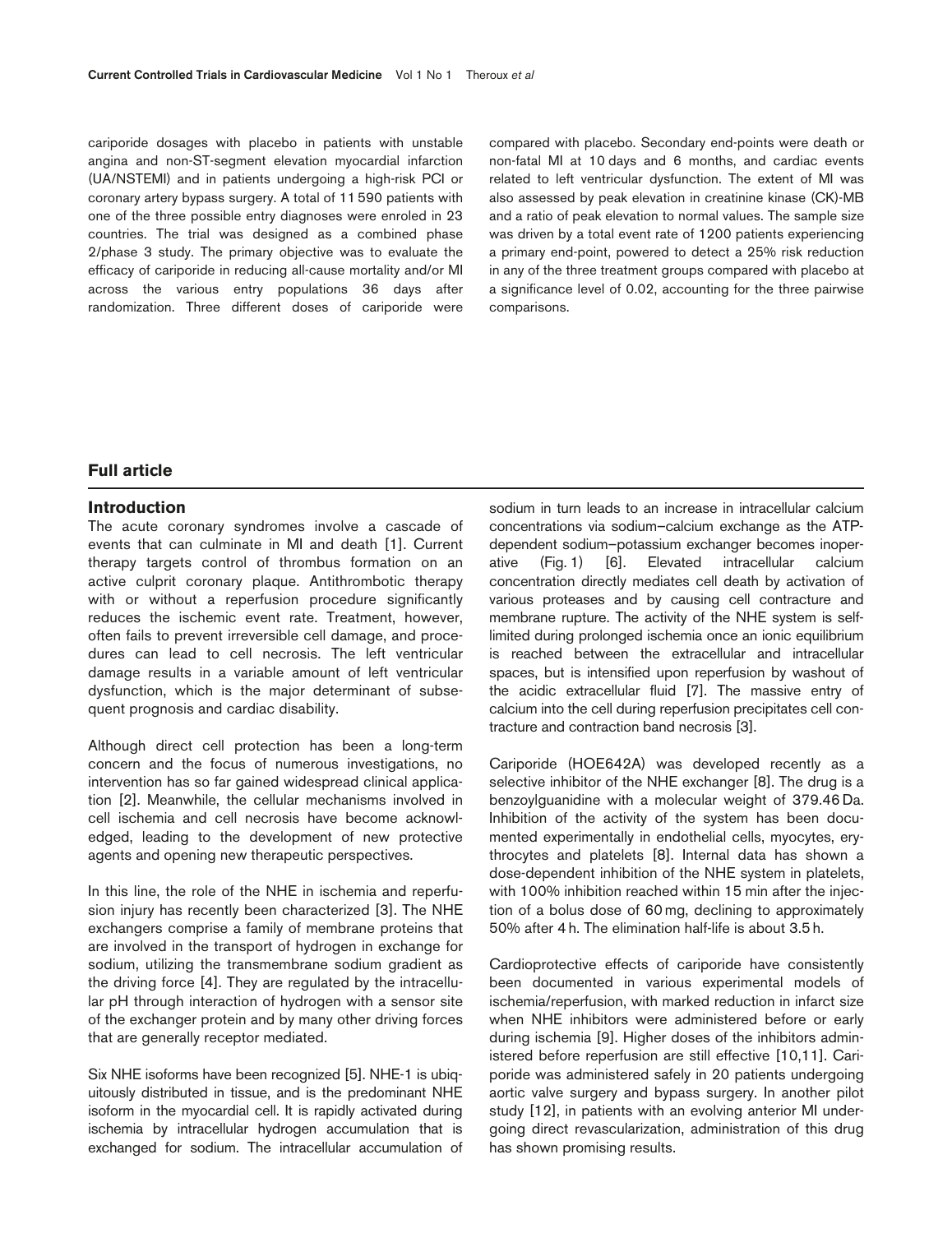

Ions exchange during ischemia and reperfusion and consequence of inhibition of the NHE. Ischemia results in rapid intracellular acidosis as the metabolism becomes anaerobic, activating the pH-regulating ion transporters and the NHE. This results in a large influx of sodium (Na+) into the cell. As the ATP supply for the Na<sup>+</sup>/potassium  $(K<sup>+</sup>)$  pump falls, Na<sup>+</sup> accumulates within the cell, reducing calcium (Ca<sup>2+</sup>) efflux and/or promoting reverse mode  $Ca^{2+}$  entry ( $3Na^{+}/Ca^{2+}$ ). The exchange is selflimited as extracellular protons accumulate, but is reactivated upon reperfusion by the washout of the acidotic extracellular fluid, reactivating the NHE system for an accumulation of ions within the cell. NHE inhibition markedly reduces this  $Na^+$  and  $Ca^{2+}$  overload. H<sup>+</sup>, hydrogen.

The GUARDIAN trial was the first large-scale trial designed to assess the potential protective effect of NHE inhibition in humans. The four-arm trial was double-blind, randomized, and placebo-controlled. It was designed as a combined phase 2/phase 3 study to evaluate the potential of cariporide to prevent necrosis across various situations that involve myocardial ischemia, such as UA/NSTEMI, PCI, and coronary artery bypass grafting (CABG).

# **Trial organization**

The study was sponsored by Aventis Incorporated (New Jersey, USA). The Steering Committee supervised the organization and scientific conduct of the GUARDIAN study. An independent Data and Safety Monitoring Board (DSMB), composed of four physicians and one statistician, was responsible for safety, side effects, critical event monitoring and ethical aspects. The Chairman of the DSMB received and reviewed online individual reports of all unexpected associated serious adverse events. Quarterly overall safety reports were generated by the DSMB and submitted to the Steering Committee and the sponsor. An End-point Validation Committee (EVC) and an Electrocardiography Core Laboratory (ECL) located at St Louis University, St Louis, Missouri, USA, shared the responsibility of adjudicating all end-points of the trial, including secondary end-points. A total of 382 clinical centers from 23 countries actively participated in the study. Worldwide data collection, study monitoring,





Study protocol. E, enrolment; FE, follow-up evaluation; PE, primary evaluation; R, randomization.

and data management were performed by Quintiles Incorporated (Research Triangle Park, NC, USA).

# **Study design**

A general overview of the trial design is provided in Fig. 2.

## **Patient selection**

Patients of either sex and of any race, aged 18 years or more, presenting with UA/NSTEMI or undergoing a PCI or CABG could be enroled, as long as some high-risk features were present (as described in detail under Inclusion criteria, below). Approval by regulatory agencies of the various countries, as well as from all Institutional Review Boards and Ethical Committees concerned, was sought before the start of the study, and signed informed consent was obtained from all patients before enrolment. It was expected that patients with UA/NSTEMI would represent 40–50% of the trial population, patients undergoing a high-risk PCI 30–40%, and patients undergoing high-risk CABG 10–20%.

### **Inclusion criteria**

The inclusion criteria for the UA/NSTEMI entry category were repetitive  $(≥$  two episodes of  $≥$ 5 min duration) or prolonged (≥ one episode of ≥20 min duration) angina chest pain at rest or on minimal exercise within 12 h before randomization, with one of the following electrocardiographic or laboratory findings: ST-segment depression >1 mm in at least two contiguous leads; T-wave inversion >1.5 mm in at least three contiguous leads; transient ST-segment elevation >1 mm with duration of <30 min in at least two contiguous leads; total CK and/or CK-MB >1.5 times upper limit of the normal range; and troponin  $1 > 2.0 \mu g/l$  or troponin T >0.15µg/l. Patients presenting with angina at rest or on minimal exercise 12 h to 4 weeks after an acute MI could also be included in the study, regardless of whether they had received immediate PCI or thrombolysis or met any of the above criteria for acute ischemia.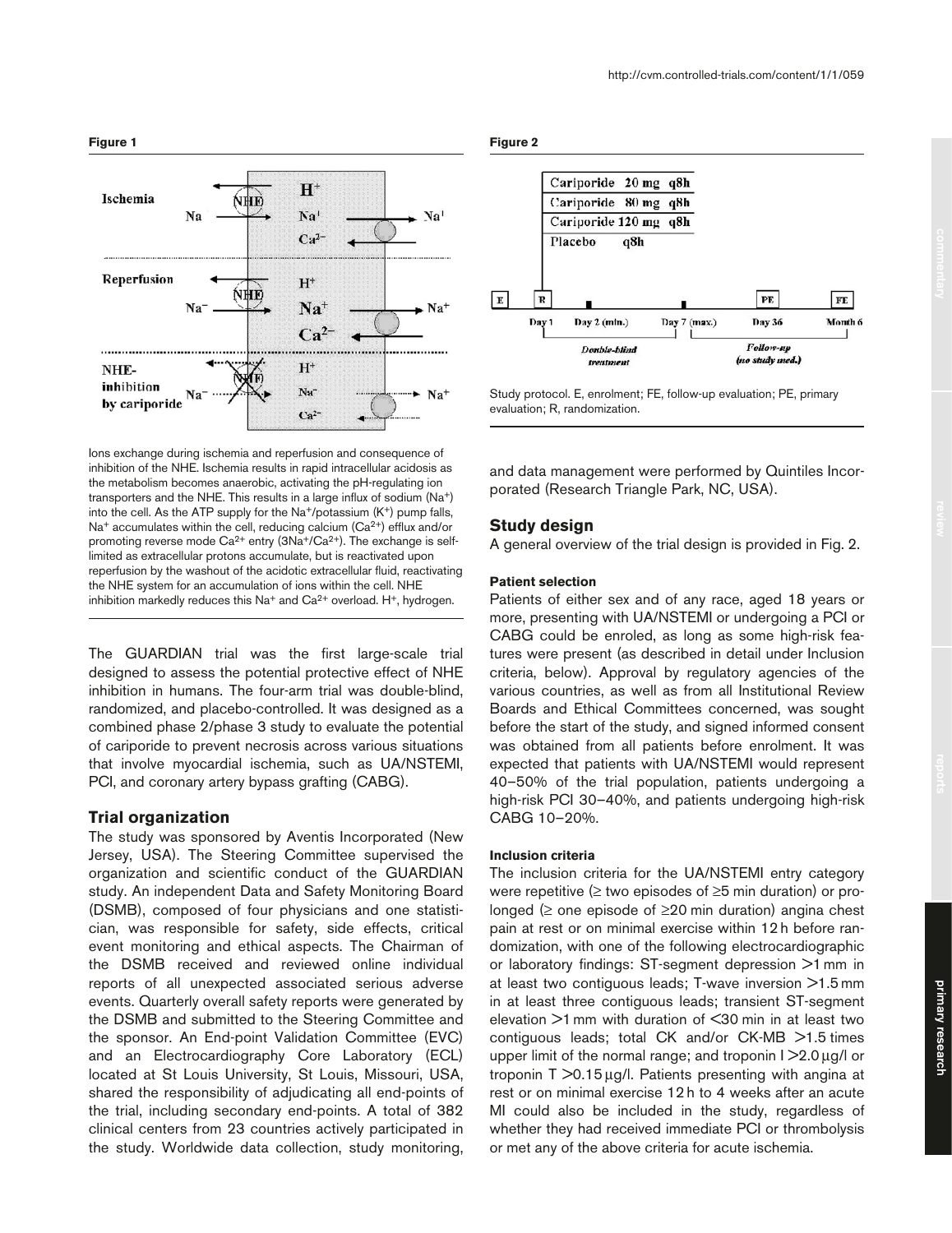The criteria for inclusion in the PCI entry category were history of angina at rest or on minimal exercise within the past 4 weeks, with any approved PCIs planned in the following hours for a lesion with at least two type B or one type C characteristic [13].

For CABG, the criteria were an urgently required intervention (eg following failed PCI), repeat CABG, and candidates with a history of angina at rest or minimal exercise within the past 4 weeks and with the presence of two or more of the following features: age >65 years; female sex; diabetes mellitus; left ventricular ejection fraction <35%; and left main or three-vessel disease.

# **Exclusion criteria**

The protocol criteria for exclusion were persistent  $(\geq 30 \text{ min})$  ST-segment elevation  $(\geq 1 \text{ mm})$ , or new ST-segment elevation MI, a secondary cause of unstable angina (eg anemia, hyperthyroidism, arrhythmias), and cardiogenic shock or pulmonary edema refractory to medical treatment. Other exclusion criteria were as follows: previous exposure to the drug; history of hypersensitivity to amiloride (a structurally related compound); noncardiac progressive fatal disease; known ALAT and ASAT levels exceeding three times the upper limit of normal or known bilirubin >1.75 mg/dl (>30 µmol/l); known serum creatinine levels > 2.0 mg/dl (> 177 µmol/]); or clinical evidence of severe hepatic or renal impairment. Pregnancy or potential for pregnancy in the absence of reliable contraception, breast-feeding, alcohol abuse, potential for noncompliance, and mental inaptitude were also exclusion criteria.

# **Randomization and study drug administration**

The study ran four parallel groups: one placebo group and three treatment arms with doses of cariporide of 20, 80, or 120 mg, respectively, administered in a volume of 50 ml in a 60 min infusion three times daily at intervals of 8 h. The randomization schedule linked sequential numbers to treatment codes allocated at random on a 1:1:1:1 basis. The subjects were numbered at each center, in the order in which they were enroled. The study drug was initiated as soon as possible after hospital admission in patients randomized for an UA/NSTEMI, and between 15 min and 2 h before the intervention in patients randomized for planned PCI or CABG.

The treatment duration could vary from 2 days (six doses) to 7 days (21 doses) to cover the period of risk of MI, as evaluated by the treating physician and the local investigators. The recommendation was made to discontinue the drug when the patient was clinically stable with a symptom-free period of 12–24 h, with no further intervention planned. The drug could also be discontinued before 2 days in patients discharged earlier after an uneventful percutaneous procedure.

In patients with impaired renal function, the dosage of the drug was to be adjusted downward. Patients with serum creatinine level between 1.5 and 2.0 mg/dl (133–177µmol/l) before randomization received a full dose at the first injection and half the doses subsequently. The dose of the drug was halved in patients who developed this increase in creatinine during the course of the study. Patients with a baseline creatinine level > 2.0 mg/dl (>177µmol/l) were excluded, whereas the study drug was discontinued during the study when the creatinine levels  $increased$  to  $>3.0$  mg/dl  $(>265$  umol/l).

# **Study end-points**

The primary end-point of the trial was the combined incidence of all-cause mortality or MI measured 36 days after randomization. The secondary end-points were as follows: the rate of the primary composite end-point at 10 days; events related to left ventricular dysfunction (defined as cardiac-related mortality, cardiogenic shock, overt congestive heart failure, and life-threatening arrhythmia) evaluated 36 days and 6 months after randomization; the extent of infarction as assessed by peak CK-MB elevation and a ratio of elevation; and occurrence of refractory ischemia within 36 days. End-points were both analyzed for the overall population and for the three entry categories (UA/NSTEMI, PCI and CABG).

Serial electrocardiographs and CK-MB determinations were obtained as part of the protocol. A 12-lead electrocardiograph was obtained before randomization and after 24 h, 10 days (or at discharge if earlier), and 36 days. All centers had to determine the CK-MB values, at least when the total CK values were elevated. Routine determinations were performed before randomization and at 4, 8, 12, and 24 h after randomization in patients with UA/NSTEMI and in those undergoing PCI, and at 8, 12, 16, and 24 h after surgery in patients undergoing CABG. The sequence of blood sampling was repeated whenever the patient experienced chest pain with duration of 20 min or longer during the hospital stay. The 12 lead electrocardiograph was also repeated during chest pain and 24 h later. When patients had suspect MI events after hospital discharge, the investigator was requested to supply the more diagnostic electrocardiograph(s) and results of serum markers associated with the event.

Cardiac-related mortality was defined as sudden cardiac death, death due to circulatory failure, or death due to another cardiovascular disease, such as perioperative death, or aortic, cerebral, mesenteric or peripheral vascular disease. Noncardiac mortality included all other causes of death that were not directly the consequence of the underlying cardiac disease or of an intervention procedure, such as infection, respiratory failure, trauma, and suicide.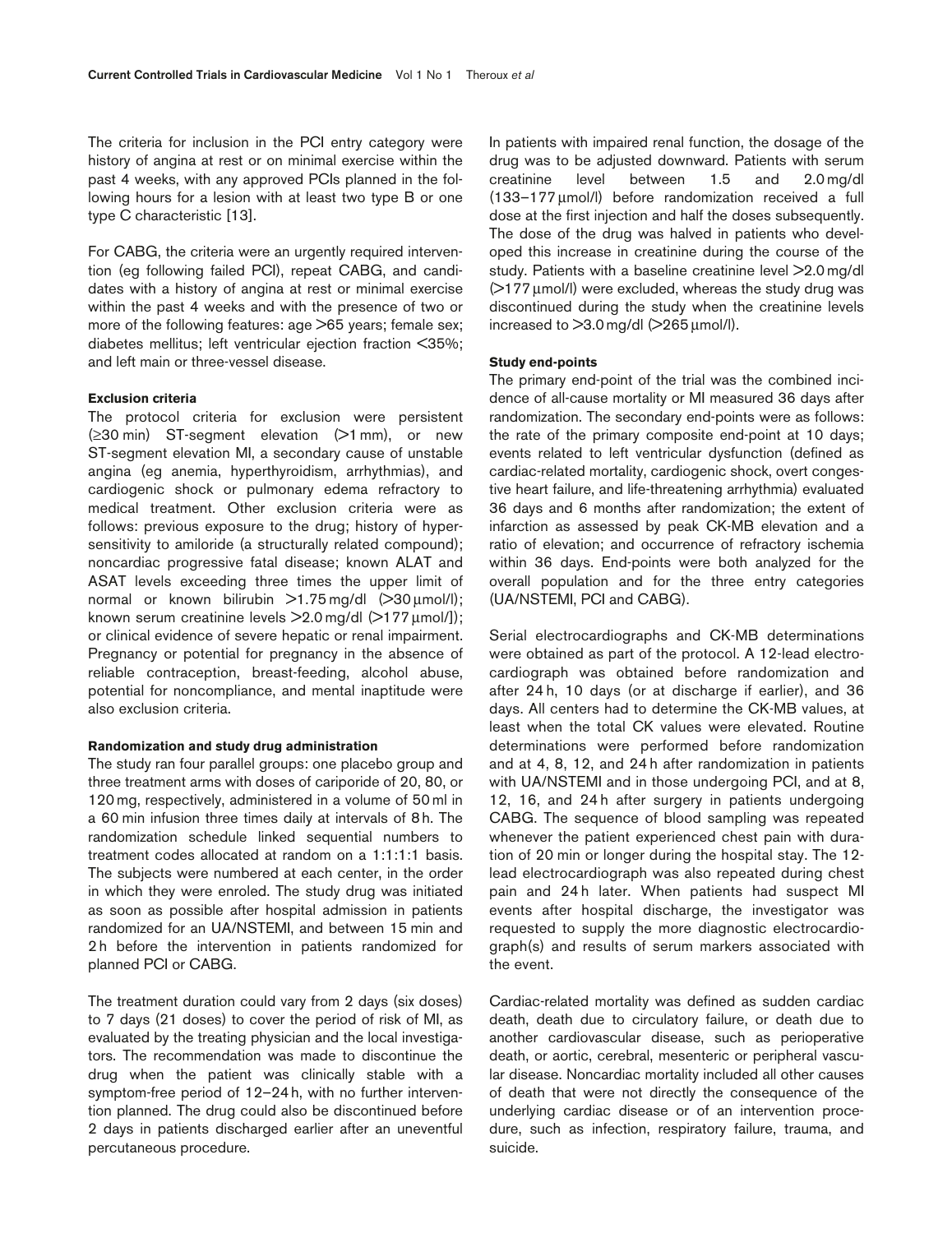The diagnosis of MI was based on electrocardiograph or CK-MB criteria, with or without chest pain. Infarcts were classified as Q-wave or non-Q-wave MI. Q-wave MI was defined by appearance of new Q-waves that occurred after randomization (between 24 h and 36 days). Non-Q-wave MI was defined as the appearance of abnormal CK/CK-MB in the absence of Q-wave criteria. Criteria for abnormal CK/CK-MB elevation were more than two times the upper limit of normal in patients with UA/NSTEMI, and, if within 24 h of a revascularization procedure, more than three times the upper limit of normal after PCI and more than 100 units/l within 24 h after CABG. For enzyme elevation that occurred more than 24 h after a PCI or CABG, the criteria for UA/NSTEMI were used.

All electrocardiograph tracings were analyzed at the ECL using the Minnesota code [14]. Serial comparisons of consecutive electrocardiographs were performed using an adaptation of the Novacode for Q-wave items [15,16]. The St. Louis University ECL uses supplemental Q-wave codes to detect the lesser degrees of Q-wave abnormality, as well as criteria for true posterior infarction (new appearance of a 40-ms R wave and R/S >1 in lead V2). Grade 1 or grade 2 ST- or T-wave worsening were classified according to the Minnesota code and assigned to the anterior (leads V1–V5), inferior (leads 2, 3, aVF), lateral (leads 1, aVL, V6), and posterior (leads V1, V2).

In order to differentiate an entry from outcome MI in patients with UA/NSTEMI, patients with normal CK/ CK-MB measurements before randomization and 8 h after randomization were specifically examined. When the measurements were normal before randomization and up to 8 h after randomization, an outcome MI was diagnosed if CK/CK-MB values exceeded two times the upper limit of normal after 8 h or more in the UA/NSTEMI group, or if they exceeded two times the upper limit of normal in the 24 h after a PCI. When CK-MB values were abnormal at baseline or up to 8 h, the patient was diagnosed as having an entry MI. Special criteria were used to define a reinfarction in this setting. For those with elevated CK-MB, more than two times the upper limit of normal within 8 h after randomization, and with a decrease in CK-MB of more than 50% from the previous peak value, reinfarction was defined as an elevation of the value of CK-MB at or after 8 h to more than two times the upper limit of normal (three times in the case of PTCA) and 75% more than the preceding trough CK-MB values. When baseline CK-MB was more than two times the upper limit of normal, a new episode of chest pain and new ST-segment shifts were required in addition to the 50% elevation over the preceding trough and an increase to more than two times the upper limit of normal (three times after PCI). In subjects in whom CK-MB was elevated at baseline or during the first 8 h after randomization, and the CK-MB value decreased by more than 50% from the peak value, chest pain and

new ST-segment changes were not required. The diagnostic criterion for MI related to CABG was an elevation of the CK-MB values to more than 100 units/l within the 24 h that followed surgery. Other information, such as autopsy reports, could also be used for the diagnosis of MI.

Estimates of infarct size were obtained by using the peak CK-MB elevation values observed during the first 24h after randomization and the distribution of a ratio formed by the peak value to the baseline values. For the purpose of comparing infarct sizes between the various entry diagnoses, an equivalence table was constructed using the twofold increase criterion for the diagnosis of MI in patients with UA/NSTEMI, and the threefold increase with PCI-related MI; for a CABG-related MI, the peak values were used (Table 1). To account for the wide variation observed in the upper limit of normal between the different laboratories, further *post hoc* analyses were defined also to compare peak CK-MB values in CABG patients as ratios to the upper limit of normal.

### **End-point validation**

All suspected end-point events occurring during the study were documented on an end-point form and validated by the EVC and/or by the ECL. In order to facilitate procedures, the EVC was divided into American and European subcommittees. The homogeneity of the validation process by the two subcommittees was regularly checked in open meetings between the two co-Chairmen and also by blind cross-adjudication of randomly selected case report forms. The ECL screened all case report forms of randomized patients for presence of myocardial ischemia and of MI at entry and during the 36-day follow up in order to validate reported events and to detect the unreported ones, helped by the source documents. Two members of the EVC independently reviewed all other clinical events, as well as unreported MIs identified by the ECL. Any discrepancy in adjudication was referred to one of the two Chairmen of the EVC for final adjudication. The Chairmen also reviewed all investigator-reported MIs validated or not by the ECL. The Chairmen of the ECL and of the EVC met regularly to reconcile, by consensus decision, any remaining queries in the adjudication process. The sponsors, members of the Steering Committee, of the EVC and of the ECL, were blinded to the treatment assignment until the database was cleaned after completion of the study.

# **Study performance**

After discharge from hospital, the subjects entered a 6 month follow-up phase, during which they kept a diary documenting further clinical events. The patients were requested to return to the hospital 36–46 days after randomization for a follow-up visit and recording of a 12-lead electrocardiograph. They were contacted 6 months after randomization to establish their life status and whether they had suffered a MI or been rehospitalized. The discharge form and a summary of rehospitalization were obtained.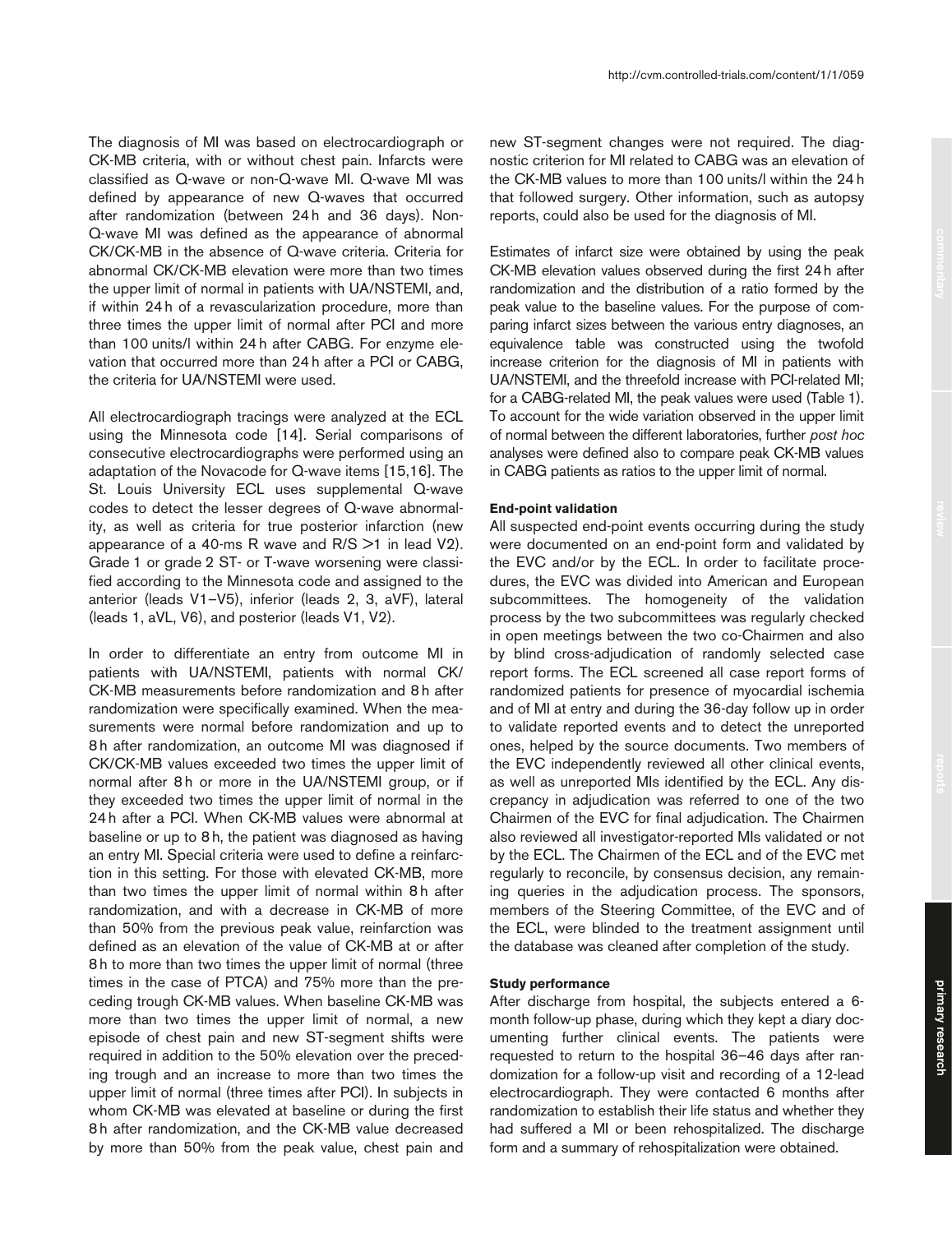#### **Table 1**

#### **Scores used to compare the extent of infarction between the various entry diagnoses**

|                | Score UA/NSTEMI       | High-risk PCI   | High-risk CABG*                      |  |  |
|----------------|-----------------------|-----------------|--------------------------------------|--|--|
| $\Omega$       | ≤ULN                  | ≤ULN            | ≤60 U/I                              |  |  |
| 1              | >ULN, ≤2×ULN          | >ULN, ≤3×ULN    | >60 U/I to ≤100 U/I                  |  |  |
| $2^{\circ}$    | >2*ULN, ≤5×ULN        | >3×ULN. ≤5×ULN  | >100 U/l to <200 U/l                 |  |  |
|                | 3 > 5* ULN, ≤10 × ULN |                 | >5xULN, <10xULN >200 U/l to <300 U/l |  |  |
| $\overline{4}$ | $>10\times$ ULN       | $>10\times$ ULN | >300 U/I                             |  |  |

Patients who died from an acute MI were given a score of 4. \*For CABG-related MIs, the peak value during the first 24 h after surgery was also used, as was the mean of a ratio between the peak values during the first 24 h to the laboratory upper limit of normal. ULN, upper limit of normal of local laboratories for the CK-MB values.

#### **Statistics**

### *Sample size*

The sample size of 2250 patients per group in the GUARDIAN trial was calculated on the basis of an estimated 15% primary end-point event rate for the placebo group (10–15% in UA/NSTEMI and PCI, and 20–25% in CABG patients), an expected 25% relative risk reduction in the active treatment group, and a target significance level of 0.017 (0.05/3, accounting for the three pairwise comparisons) detected with 90% power. Assuming that the higher two doses of cariporide would be effective and that the lowest dose would be similar to placebo, approximately 1200 patients with primary end-point events were to be expected with a total sample size of 9000 patients. The total information on 1200 patients with a primary outcome event was required to determine the actual number of patients recruited. Upon a planned blinded event rate re-estimate, the overall sample size was adjusted to 11 500 patients because of a lower than expected event rate.

#### *Statistical analyses*

For the primary composite end-point of all-cause mortality and MI at day 36 after randomization, a nonparametric covariance adjustment analysis method [17] was used to calculate the *P* value and the 98% confidence limits. This analysis requires only the randomization assumption, maintains the same interpretation for the estimators of the event rate differences across different specifications of covariates, and reduces variance of these estimators compared with an unadjusted analysis. The variables predefined before unblinding as covariates for this analysis were as follows: age, sex, MI at entry, ST-segment depression, congestive heart failure, diabetes, previous MI, and cerebrovascular or peripheral vascular disease. The entry diagnosis groups were treated in the analysis as strata. In support of this primary efficacy analysis, the square root of the unadjusted  $\chi^2$  statistic was calculated and the times to the first primary end-point event data were displayed using Kaplan–Meier survival curves.

The secondary incidence data were analyzed by the same covariance adjustment method as for the primary endpoint, and the extent of infarction, as assessed using peak CK-MB scores, was evaluated by the extended Mantel– Haenszel statistic with standardization within strata ranks. The test statistic applied the proportional odds model, with diagnosis group and treatment as independent variables.

In addition to the predefined analyses on the primary and secondary efficacy end-points, it was planned to perform a number of exploratory analyses in accordance with the phase 2 design of the trial, in order to understand better the modalities for potential benefit of the drug and of the new pharmacologic approach. Such analyses considered were an efficacy analysis, including only treated patients, all patients who underwent PCI or CABG while on treatment, patients with an MI or not at the time of randomization, and patients with some degree of renal failure.

Two interim analyses by the DSMB were planned after 400 and 800 subjects with primary end-point events had been identified. If the DSMB contemplated giving a recommendation concerning the future conduct of the trial, these results were also to be reviewed blindly by the Chairman of the Steering Committee and representatives of the sponsor. The statistical decision guidelines to be used for early stopping of the trial were based on the proposals of Hwang *et al* [18] and Chang *et al* [19]. Early stopping for a specific dose group could occur due to overwhelming efficacy or as a result of the lack of efficacy.

### *Adverse events*

All adverse events were coded according to the Hoechst Adverse Reactions Terminology System, and were classified by the main body system involved. Fisher's exact tests were used for comparison of active treatment and placebo groups. Predefined events of special interest were studied separately. These were arrhythmia, congestive heart failure and shock, myocardial ischemia, altered mental status, acute renal failure, allergic reactions, liver toxicity, hypotension, stroke, and transient ischemic attack. Because of a concern raised in phase 1 studies of a possible effect of cariporide on blood pressure, the first 400 patients underwent serial blood pressure measurements during the treatment phase.

### **Discussion**

Most agents that protect myocardial cells against ischemic injury act indirectly by favorably influencing the balance between oxygen demand and supply, the latter being particularly effective in modifying the prognosis of the disease [2]. Agents that could directly protect the ischemic cell against necrosis would have an important role in treatment, and could magnify the benefit of various other treatment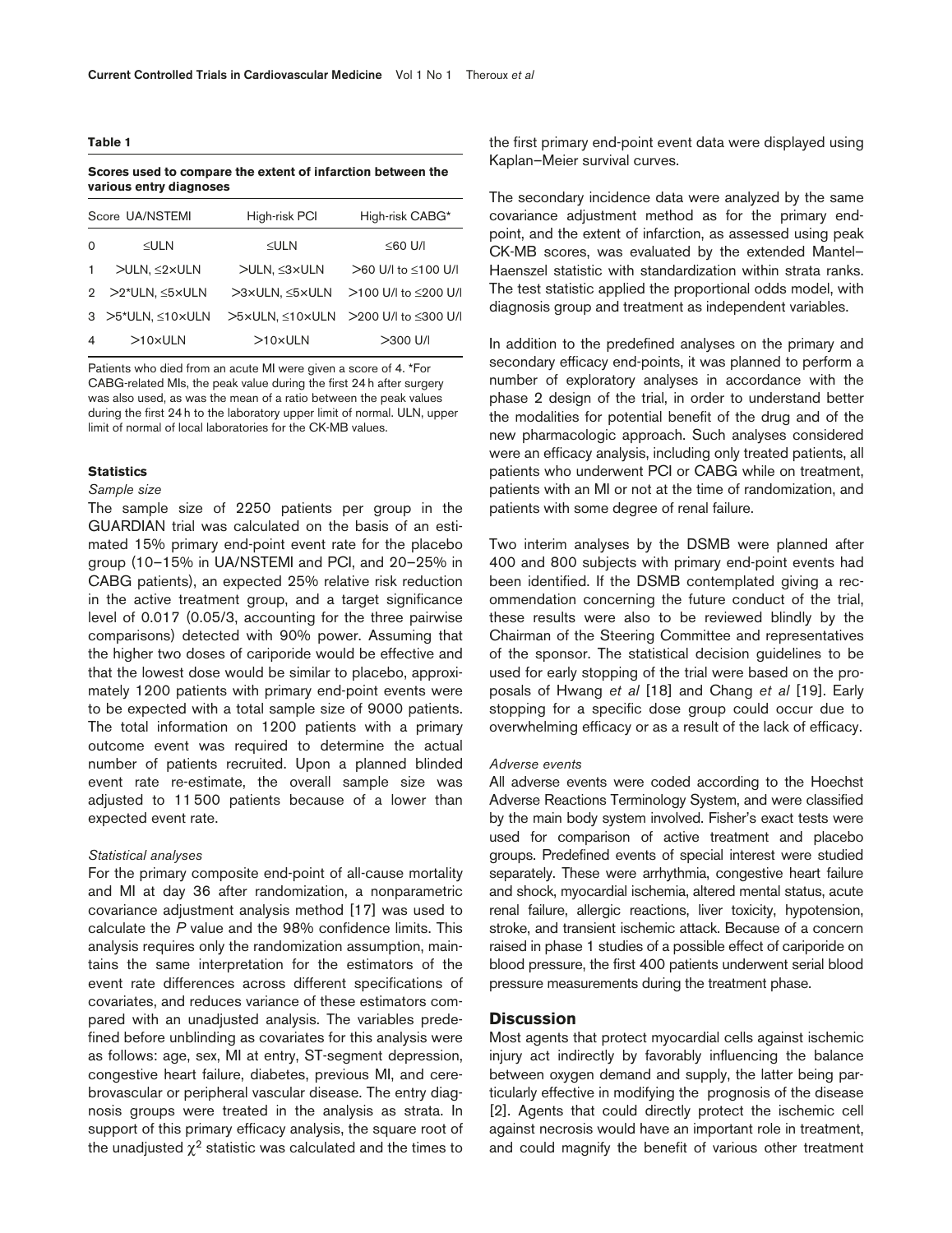forms. A number of interventions that target different pathophysiologic mechanisms involved in cell necrosis are currently under evaluation for this purpose. The GUARDIAN trial was designed to investigate one of these promising interventions, the inhibition of the NHE by cariporide.

The NHE is believed to play an important role in contributing to cell necrosis by promoting sodium and calcium entry within the cell in exchange for the accumulating protons [3–5,9]. Giving the novelty of the approach and of the pharmacologic agent evaluated, the trial design required many assumptions. This was primarily reflected in its phase 2/phase 3 design.

# **Study design and end-points**

A major challenge of the GUARDIAN trial was its phase 2/ phase 3 design. The phase 2 components included selection of various doses in an attempt to define a dose– response relationship for safety and efficacy, and of patients with heterogeneous entry diagnoses, assuming an important role of the NHE across various clinical situations involving ischemic tissue that is at risk of necrosis. Overall, the study had four treatment arms and three different entry diagnoses for a total of 12 groups.

The phase 3 component included the clinical end-points of death or MI in order to document drug efficacy. Selection of these convincing end-points was motivated by the absence of a direct marker of myocardial effects of the drug and of surrogate markers of efficacy, such as hemodynamic or antithrombotic parameters. Although the experimental data have measured efficacy in terms of infarct size reduction rather than infarct prevention, the latter was selected as the primary end-point considering the wide variability in infarct size in humans in the absence of reliable markers of area at risk and area of necrosis. Other valuable clinical markers of efficacy could be improved global and regional left ventricular function in states of ischemia and reperfusion and of reversible left ventricular dysfunction, such as stunning and hibernation that can be favorably influenced by treatment [9]. No effects on recurrent ischemia were expected. The relatively infrequent occurrence of MI in unstable angina and the wide spectrum in severity when it occurs mandates a large sample size to detect drug effect. The trial was powered to detect a 25% reduction in risk, and to permit a reliable evaluation of drug safety and of the modalities for a potential benefit in a large spectrum of patients with coronary disease and an immediate risk of MI and death. Infarct size, which was assessed as a secondary end-point, was measured by the distribution of outcome MIs as non-Q-wave versus Q-wave MI and by the peak elevation in CK-MB values.

#### **Entry diagnoses**

A strong incentive to the choice of the primary end-point of prevention of death or MI was the experimental findings that NHE inhibition yielded maximal benefit when applied before coronary occlusion or early during ischemia rather than before reperfusion [8,10,11]. Accordingly, target populations of patients who were at risk for myocardial cell necrosis either as a result of the disease process or of an intervention procedure were selected. Unstable angina and non-ST-segment MI are situations of repeated periods of ischemia. These alternate with periods of reperfusion related to distal microembolization and progression of the occlusion at the plaque level, yielding microinfarcts and larger infarcts respectively, and infarct extension. In PCI and CABG, the drug was administered immediately before the period of risk. An algorithm was developed to differentiate an outcome MI occurring after randomization from evolving MIs at the time of randomization. Although the various categories of patients had a common background of unstable symptoms (within 12 h for unstable angina and non-ST-elevation MI, and within 30 days for patients undergoing an intervention), they were nevertheless quite heterogeneous. The assumption was made that once ischemia is present, the mechanisms that lead to cell death are similar independently of the immediate trigger to ischemia, with major participation of the NHE.

Risk features were selected for each of the entry categories in order to ensure an event rate greater than 10% in each. In UA/NSTEMI, the severity of the presenting chest pain, ischemic ST–T changes, post-MI angina, and elevated serum levels of CK-MB and of troponin T or I are markers of risk [1]. The criteria defined by the American College of Cardiologists/American Heart Association [13] were used to define high-risk lesions for PCI; the criteria used for high-risk CABG are generally well accepted. Troponin T and I were not used as markers of an end-point MI, because very few hospitals were using the test at the time of the study.

As a consequence of patient selection and study design, the results of the GUARDIAN trial may not apply to many other clinical situations for which cell protection is warranted. Such situations are evolving ischemia and MI, with or without reperfusion, reversible ischemic left ventricular dysfunction, ischemia and reperfusion arrhythmias, and left ventricular remodeling. Trials with different study designs will be required to answer these very important clinical issues.

### **Dose selection**

In the absence of adequate surrogate end-points of efficacy in the indications studied in the present trial, the dose selection was based on preclinical data and phase 1 studies in humans. Thus, the low and high ranges of the presumably effective doses were extrapolated from *in vivo* and *in vitro* experimental data that had shown doserelated inhibition of the NHE system and a correlation between doses, blood concentration, and infarct size reduction [8]. In the rabbit model of 30-min ischemia, infarct size was reduced by 50% at  $IC_{50}$  (57 ng/ml) and by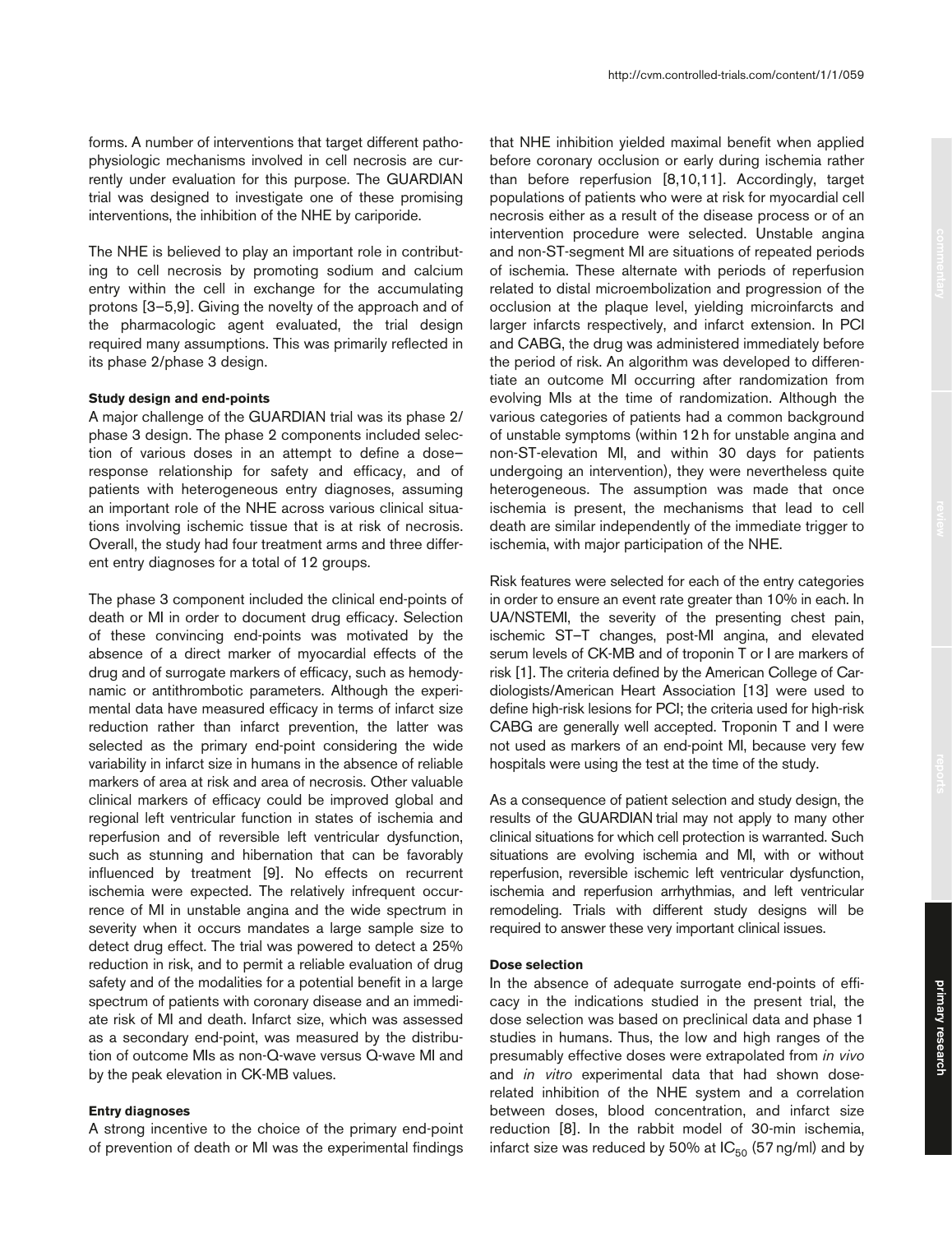**Table 2**

| <b>Trial performance</b> |        |            |            |            |  |  |  |  |  |
|--------------------------|--------|------------|------------|------------|--|--|--|--|--|
|                          | Total  | UA/NSTEMI  | PCI        | CABG       |  |  |  |  |  |
| <b>F</b> nrolment        |        |            |            |            |  |  |  |  |  |
| Projected                | 9000   | 40-50%     | $20 - 35%$ | $10 - 20%$ |  |  |  |  |  |
| Actual*                  | 11 590 | 45%        | 30%        | 25%        |  |  |  |  |  |
| Fvent rate               |        |            |            |            |  |  |  |  |  |
| Projected                | 13.12% | $10 - 15%$ | $10 - 15%$ | $20 - 25%$ |  |  |  |  |  |
| Actual                   | 12.95% | 12.72%     | 10.91%     | 15.78%     |  |  |  |  |  |

\*The total number of patients recruited was readjusted followed a blinded interim analysis that showed an event rate slightly lower than expected.

80% at three to four times the  $IC_{50}$  concentration (200 ng/ml) [10]. Similar IC<sub>50</sub> values were found in *ex vivo* human platelet studies (45–72 ng/ml), with concentrations of 200 ng/ml producing 80% inhibition (internal data; Aventis); the 80 and 120 mg doses in these studies inhibited NHE exchange by 90–100% shortly after administration. With an 8-h (three times a day) dosing interval, trough concentrations of 129 ng/ml were achieved with the 80-mg dose, and of 278 ng/ml with the 120-mg dose. Accordingly, trough NHE inhibition levels of 74 and 85%, respectively, were expected with the two high doses. The 20-mg dosage arm was introduced to cover the full range of the expected dose/response, because clinical effects of lower dosages could not be excluded. It was expected

# that this low-dose arm would be dropped during the course of the trial at one interim analysis. Such an action was not undertaken because it was not deemed appropriate by the DSMB.

Doses higher than 120 mg were not studied. This is because phase 1 studies had suggested that the maximally tolerated dose in humans was 140 mg, higher doses administered within 30 min being associated with frequent side effects, such as nausea, flushing, taste disturbance, paresthesia, vertigo, and diaphoresis, occurring shortly after drug administration (internal data, Aventis), and an increase in blood pressure. In order to avoid high peak drug concentrations and optimize tolerability, the drug was administered over a period of 1 h in the GUARDIAN trial. The drug regimens used resulted in no excess significant side effects compared with placebo and no changes in blood pressure [20]. A report on the preliminary results of the trial showed no effects of the two lower doses, suggesting undertitration of the drug was used and, also, a need for a near complete inhibition of the exchanger for clinical benefit [20].

# **Duration of treatment**

The intent of the protocol was to administer the study drug for the duration of the period of high risk without unduly prolonging the administration of an experimental drug and the duration of hospitalization stay. In UA/NSTEMI, the period of higher risk extends only for a couple of days in the absence of recurrent ischemia, and the risk decreases after a 24-h pain-free period. A new risk is introduced when an

### **Table 3**

#### **Concomitant cardiovascular illnesses and risk factors in the overall population**

|                             |                  |                    | Cariporide       |                  |                   |
|-----------------------------|------------------|--------------------|------------------|------------------|-------------------|
|                             | All $(n=11 587)$ | Placebo $(n=2909)$ | 20 mg $(n=2908)$ | 80 mg $(n=2887)$ | 120 mg $(n=2883)$ |
| Median age (years)          | 66.0             | 65                 | 66               | 66               | 66                |
| Sex (% male)                | 69.9             | 70.0               | 70.2             | 69.3             | 69.9              |
| Smoking status (%)          |                  |                    |                  |                  |                   |
| Current                     | 22.8             | 23.7               | 22.1             | 23.0             | 22.5              |
| Ex smoker                   | 44.7             | 44.6               | 45.1             | 44.4             | 44.6              |
| MI at study entry (%)       | 10.4             | 10.0               | 11.1             | 10.4             | 10.1              |
| History of (%)              |                  |                    |                  |                  |                   |
| Stable angina               | 24.1             | 23.8               | 23.9             | 23.6             | 25.0              |
| Unstable angina             | 58.8             | 58.0               | 59.9             | 59.4             | 58.0              |
| MI                          | 44.5             | 44.0               | 45.4             | 44.6             | 43.9              |
| Congestive heart failure    | 7.7              | 7.1                | 8.3              | 7.4              | 7.9               |
| Hypertension                | 53.1             | 51.8               | 53.7             | 53.3             | 53.5              |
| Cerebrovascular disease     | 6.1              | 5.4                | 6.0              | 6.2              | 6.7               |
| Peripheral vascular disease | 13.5             | 12.9               | 13.9             | 13.9             | 13.1              |
| Cardiac arrhythmia          | 12.2             | 11.7               | 13.0             | 11.5             | 12.4              |
| Hypercholesterolemia        | 55.0             | 54.3               | 55.1             | 55.9             | 54.8              |
| <b>NIDDM</b>                | 19.7             | 19.2               | 20.2             | 20.5             | 18.9              |
| <b>IDDM</b>                 | 7.1              | 6.1                | 7.2              | 7.1              | 8.0               |

IDDM, insulin-dependent diabetes mellitus; NIDDM, noninsulin-dependent diabetes mellitus.